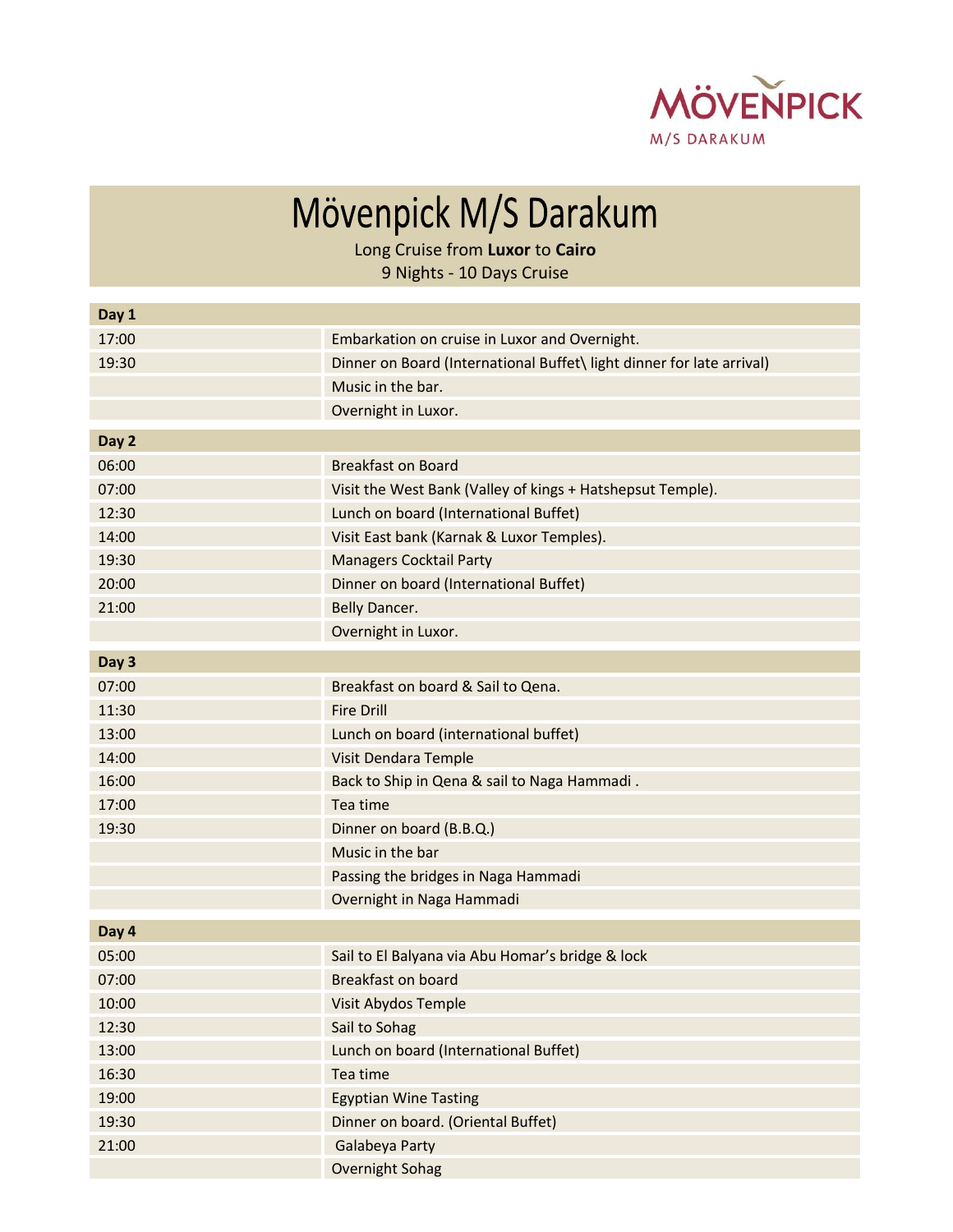| Day 5 |                                                                                                                                                                                                     |
|-------|-----------------------------------------------------------------------------------------------------------------------------------------------------------------------------------------------------|
| 03:50 | Sail from Sohag to Tel El Amarna, the home of the 'Amarnian experience via<br>Asyout's lock                                                                                                         |
| 08:00 | <b>Breakfast on board</b>                                                                                                                                                                           |
|       | Pass the lock and sail to Tel El Amarna                                                                                                                                                             |
| 13:00 | Lunch on board (International Buffet)                                                                                                                                                               |
|       | Stop in front of Prince Tawdrous Monastery to view the monastery from the<br>boat (guide will of course provide some explanation on the importance of the<br>monastery)                             |
| 17:00 | Tea time                                                                                                                                                                                            |
| 19:00 | Cookery Lesson on board                                                                                                                                                                             |
| 19:30 | Dinner on board (B.B.Q)                                                                                                                                                                             |
|       | Overnight Tel El Amarna                                                                                                                                                                             |
| Day 6 |                                                                                                                                                                                                     |
| 05:30 | Breakfast on board                                                                                                                                                                                  |
| 06:45 | Visit northern tombs of Tel El Amarna, the Royal Tomb of Akhenaten, The<br>northern Palace, The Small temples of Aten.<br>Visit Ashmunein & Tuna El Gabal                                           |
| 14:30 | Lunch on board (international Buffet) during sail to Minya                                                                                                                                          |
| 17:00 | Tea time                                                                                                                                                                                            |
| 19:00 | Dinner on board                                                                                                                                                                                     |
| 21:00 | Folkloric show on board                                                                                                                                                                             |
|       | Overnight in Minya.                                                                                                                                                                                 |
| Day 7 |                                                                                                                                                                                                     |
| 06:00 | <b>Breakfast on board</b>                                                                                                                                                                           |
| 07:00 | Visit Beni Hassan tombs to visit Tomb of Baqet III (BH15) Tomb of Khety<br>(BH17), Tomb of Amenemhet (BH2), Tomb of Khnumhotep II (BH3)<br>(one-hour drive from Minya dock & Approx. 2-hour visit). |
| 11:30 | Back to the boat and sail to Beni Suif.                                                                                                                                                             |
| 12:30 | Lunch on board (Sea Food Buffet)                                                                                                                                                                    |
| 17:00 | Tea time                                                                                                                                                                                            |
| 19:30 | Dinner on board (B.B.Q.)                                                                                                                                                                            |
| 21:00 | <b>Quiz Night</b>                                                                                                                                                                                   |
|       | Arrive& Overnight Beni Suif                                                                                                                                                                         |
| Day 8 |                                                                                                                                                                                                     |
| 06:00 | Sail to Cairo                                                                                                                                                                                       |
| 07:00 | <b>Breakfast on board</b>                                                                                                                                                                           |
| 13:00 | Lunch on board (International Buffet)                                                                                                                                                               |
| 14:00 | Coptic Cairo tour including the Hanging Church, Coptic Museum & Jewish<br>Synagogue                                                                                                                 |
| 19:30 | Dinner on board (International Buffet)                                                                                                                                                              |
| 21:00 | Takht (Oriental Music).                                                                                                                                                                             |
|       | <b>Overnight Cairo</b>                                                                                                                                                                              |
| Day 9 |                                                                                                                                                                                                     |
| 06:00 | <b>Breakfast on board</b>                                                                                                                                                                           |
| 07:00 | Visit Giza Pyramids and Sphinx.                                                                                                                                                                     |
| 12:30 | Lunch on board (International Buffet)                                                                                                                                                               |
| 13:30 | Visit to the Egyptian Museum in Cairo                                                                                                                                                               |
| 19:30 | Dinner on board (Set Menu)                                                                                                                                                                          |
|       | Music in the bar                                                                                                                                                                                    |
|       | Overnight in Cairo.                                                                                                                                                                                 |